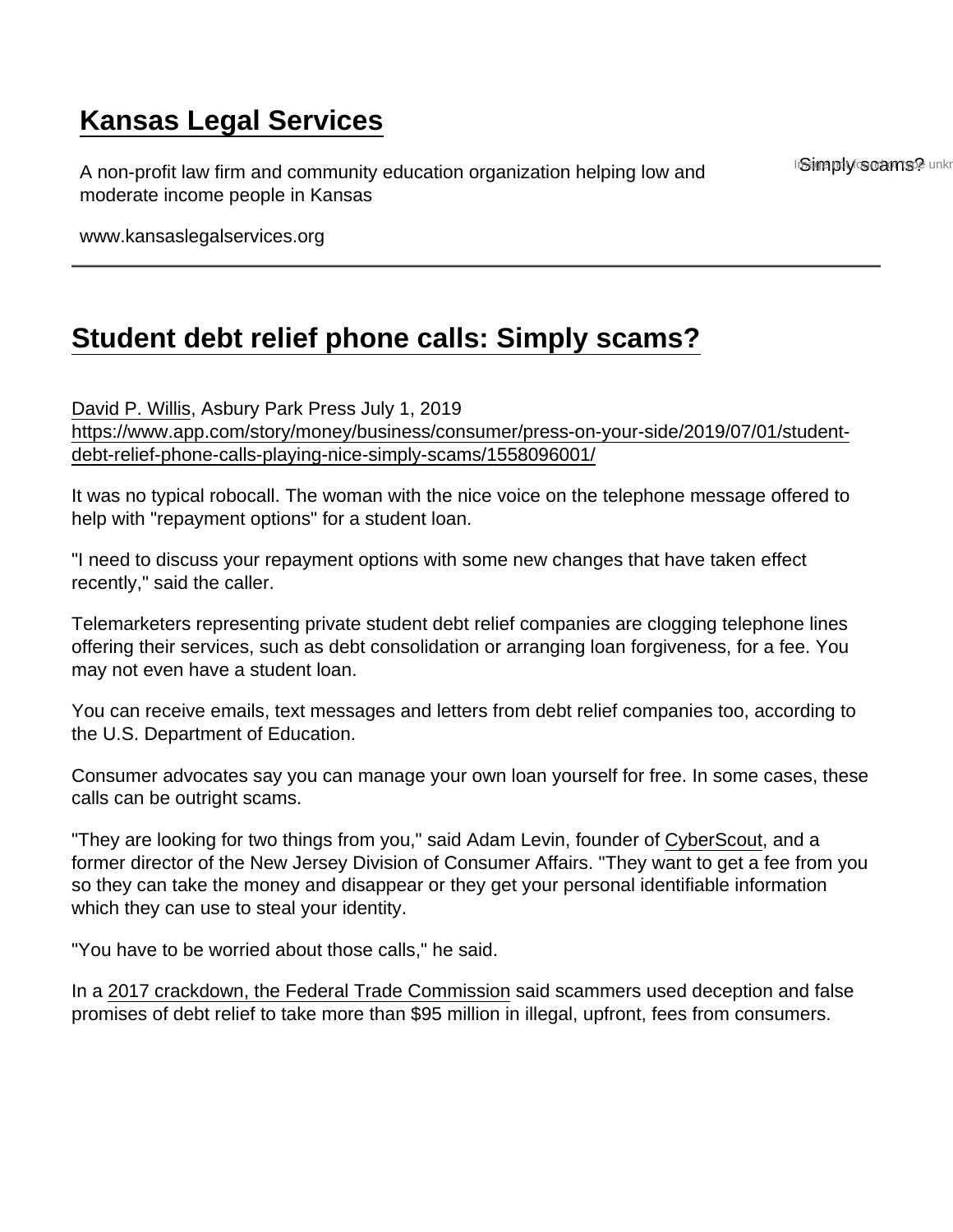Students have just graduated college and must now confront the reality, and repayment, of their student loans. Student loan debt is a focus of Democratic candidates running for president in 2020.

"As people are graduating college and they are thinking about the oppressive weight of their loans, they are now susceptible to these kinds of stuff," Levin said. "It's on their mind."

The message from the debt relief company came to a colleague here at the Asbury Park Press who didn't have any student debt. Press on Your Side returned the call.

After menu prompts, we were connected to a representative who said he was with the "Student Loan Hotline."

"We help students or anybody who has student loans get enrolled into different types of loan forgiveness programs that are backed to the federal government," the representative said. "Just like H&R Block, we do have a processing fee to be able to get everybody set into those loans."

He acknowledged that borrowers could do the same work themselves. "Just like taxes, you can do it by yourself, but if you'd rather have somebody process all the paperwork for you, there's a fee," he said. "We're the same concept."

A 2013 study by the [National Consumer Law Center](https://www.nclc.org/) found a range of fees charged by debt relief companies, including initial fees of up to \$1,600 in some cases and monthly fees for ongoing services of \$20 to \$50.

According to the Department of Education, debt relief companies can leave you worse off.

"You might not get the promised help or your money back, and the company may have made changes to your loan repayment plan that you didn't authorize or want," the department said on its website. "If you stopped paying your loans, your credit could be damaged and your loan balances could balloon."

The companies are not associated with the federal government but they may say they are.

Experts are sounding alarms.

"Pretty much anytime you get an unsolicited call from a robocaller or a real person, it sends up a red flag," said Anna Helhoski, student loans writer at NerdWallet.

So here are some important things to remember.

Why pay?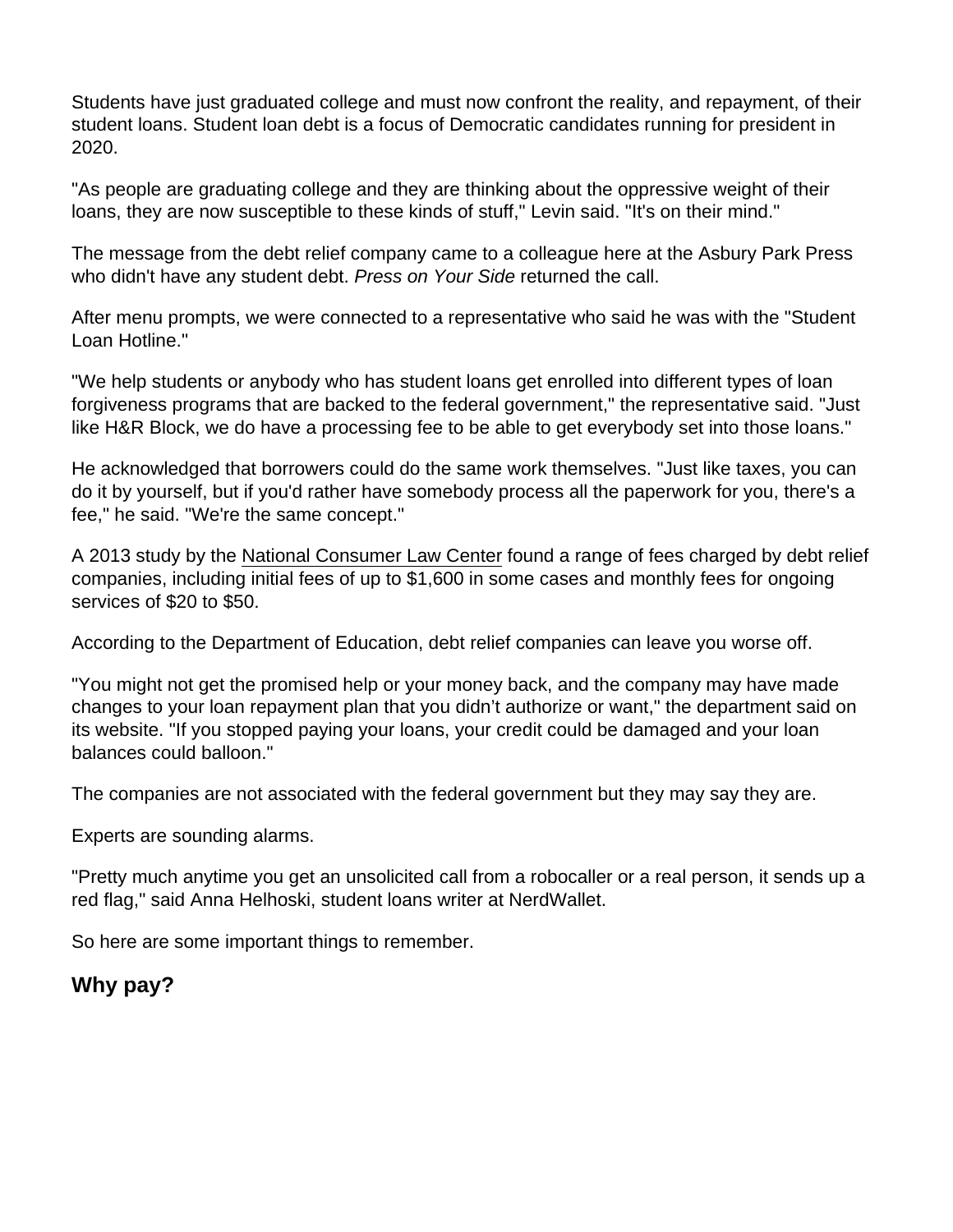You can reach out to your college loan servicer yourself (for free) if you need to temporarily stop or reduce payments towards your federal loan, consolidate multiple loans into one or help you if you are in default. Only your loan servicer, [one contracted by the federal government](https://studentloans.gov/myDirectLoan/additionalInformation.action), can make changes involving your federal student loan.

"There is nothing that one of these (debt relief) companies can do that you can't do on your own," Helhoski said. "There's no getting out of debt quick and canceling your debt for a fee. That's not going to happen."

## Nothing upfront

Companies are not allowed to charge upfront fees. "If anyone wants upfront fees, that's a red flag for sure," Helhoski said. (Federal law requires at least one debt to be renegotiated, settled, or reduced before a fee can be collected for debt relief services.)

### Keep it to yourself

Never share your Federal Student Aid identification number or your Social Security number with anyone. Your FSA ID is a key piece of personal information. "That's how you log into everything to do with your student loans," Helhoski said.

#### Watch out for scammers

A fraudster may call you claiming to be your official loan servicer. "If it's a robocall, don't call back," Helhoski said. If it's a live person, obtain the representative's name, ID number and telephone number. "At the end of the day, you are going to want to call your servicer to see if there is an issue," she said. Use the telephone number that's on your loan statement, not your Caller ID.

#### Student loan tax scams

Scammers may call and pose as IRS agents and say you owe some sort of tax debt. They'll threaten you with jail unless you pay immediately, Levin said. "The rule of the road is hang up," he said.

The IRS doesn't call on the phone, demand immediate payments or threaten jail time, Levin said. Also, he added, "There is no student loan tax."

David P. Willis is an award-winning business reporter and "Press on Your Side" columnist who has written about consumer issues for more than 20 years. Contact him at [dwillis@gannettnj.com](mailto:dwillis@gannettnj.com)